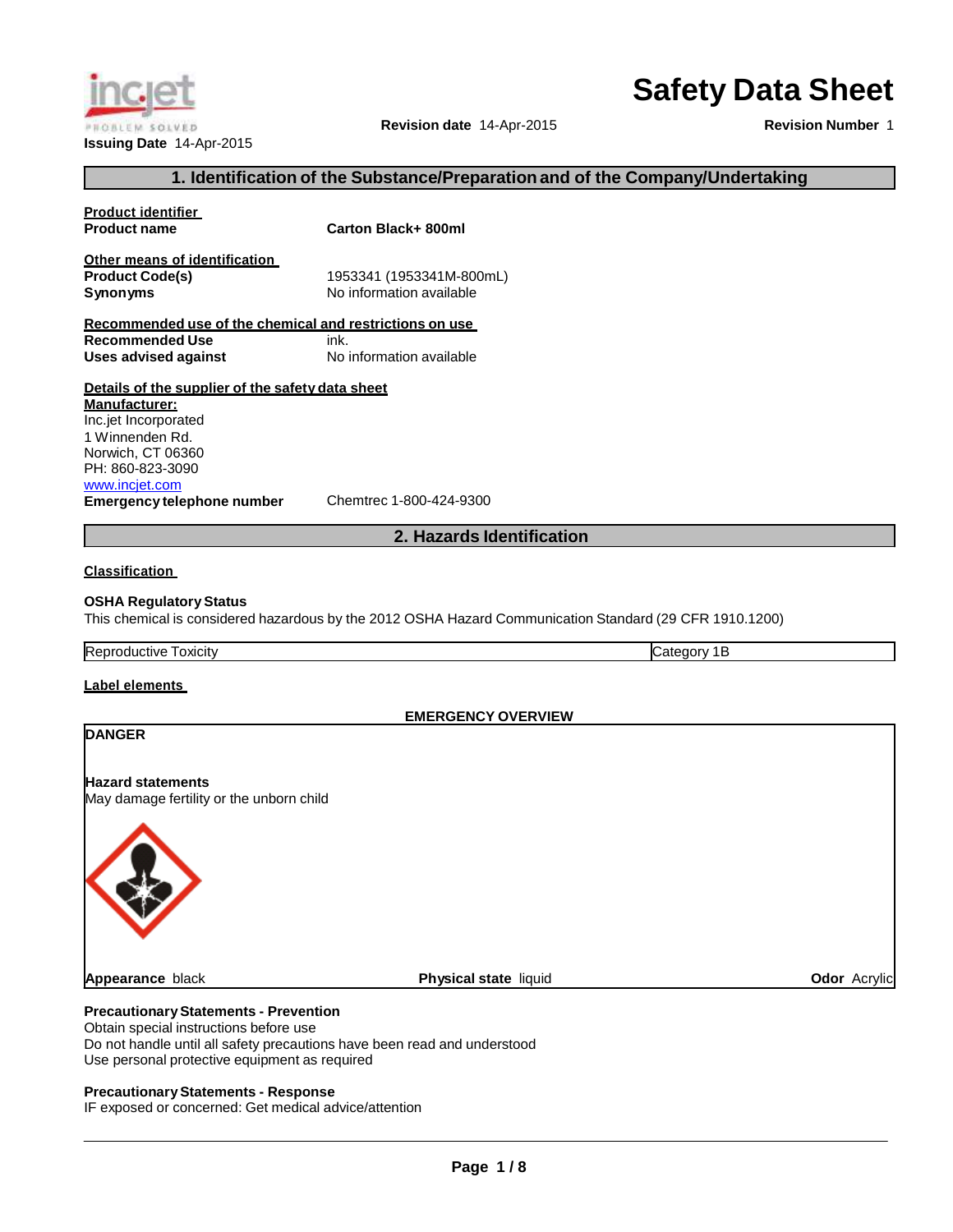## **PrecautionaryStatements - Storage**

Store locked up

## **PrecautionaryStatements - Disposal**

Dispose of contents/container to an approved waste disposal plant

## **Hazards not otherwise classified (HNOC)**

## **OTHER INFORMATION**

• May be harmful if swallowed<br>Unknown acute toxicity

4.8565% of the mixture consists of ingredient(s) of unknown toxicity

## **3. Composition/information on Ingredients**

| <b>Chemical name</b>  | <b>CAS-No</b>       | Weight %                 | <b>Trade secret</b> |
|-----------------------|---------------------|--------------------------|---------------------|
| Lactam                | Proprietary         | $25 - 50$                |                     |
| Lactam #2             | Proprietary         | l - 15                   |                     |
| Modified Carbon Black | <b>NOT ASSIGNED</b> | $\overline{\phantom{0}}$ |                     |

\*The exact percentage (concentration) of composition has been withheld as a trade secret.

## **NOTE**

Remaining components are either not hazardous or below threshold limits.

| 4. First aid measures                                                      |                                                                                                                                                                                                                                                                                                                    |  |
|----------------------------------------------------------------------------|--------------------------------------------------------------------------------------------------------------------------------------------------------------------------------------------------------------------------------------------------------------------------------------------------------------------|--|
| <b>FIRST AID MEASURES</b>                                                  |                                                                                                                                                                                                                                                                                                                    |  |
| <b>General advice</b>                                                      | In case of accident or if you feel unwell, seek medical advice immediately (show the label<br>where possible). If symptoms persist, call a physician. Do not breathe<br>dust/fume/gas/mist/vapors/spray. Do not get in eyes, on skin, or on clothing.                                                              |  |
| Eye contact                                                                | Immediately flush with plenty of water. After initial flushing, remove any contact lenses and<br>continue flushing for at least 15 minutes. Keep eye wide open while rinsing. If symptoms<br>persist, call a physician. Rinse thoroughly with plenty of water for at least 15 minutes and<br>consult a physician.  |  |
| <b>IF ON SKIN</b>                                                          | Wash off immediately with soap and plenty of water while removing all contaminated<br>clothes and shoes. Consult a physician if necessary. Wash off immediately with soap and<br>plenty of water. Immediate medical attention is not required. If skin irritation persists, call a<br>physician.                   |  |
| <b>Inhalation</b>                                                          | If breathing is irregular or stopped, administer artificial respiration. Remove to fresh air.<br>Avoid direct contact with skin. Use barrier to give mouth-to-mouth resuscitation. Consult a<br>physician. Move to fresh air in case of accidental inhalation of vapors. If symptoms persist,<br>call a physician. |  |
| Ingestion                                                                  | Do NOT induce vomiting. Drink plenty of water. If symptoms persist, call a physician. Rinse<br>mouth. Clean mouth with water and afterwards drink plenty of water. Do not induce<br>vomiting without medical advice. Never give anything by mouth to an unconscious person.<br>Consult a physician.                |  |
| Self-protection of the first aider                                         | Use personal protective equipment as required.                                                                                                                                                                                                                                                                     |  |
| Most important symptoms and effects, both acute and delayed                |                                                                                                                                                                                                                                                                                                                    |  |
| <b>Most Important Symptoms and</b><br><b>Effects</b>                       | Hives.                                                                                                                                                                                                                                                                                                             |  |
| Indication of any immediate medical attention and special treatment needed |                                                                                                                                                                                                                                                                                                                    |  |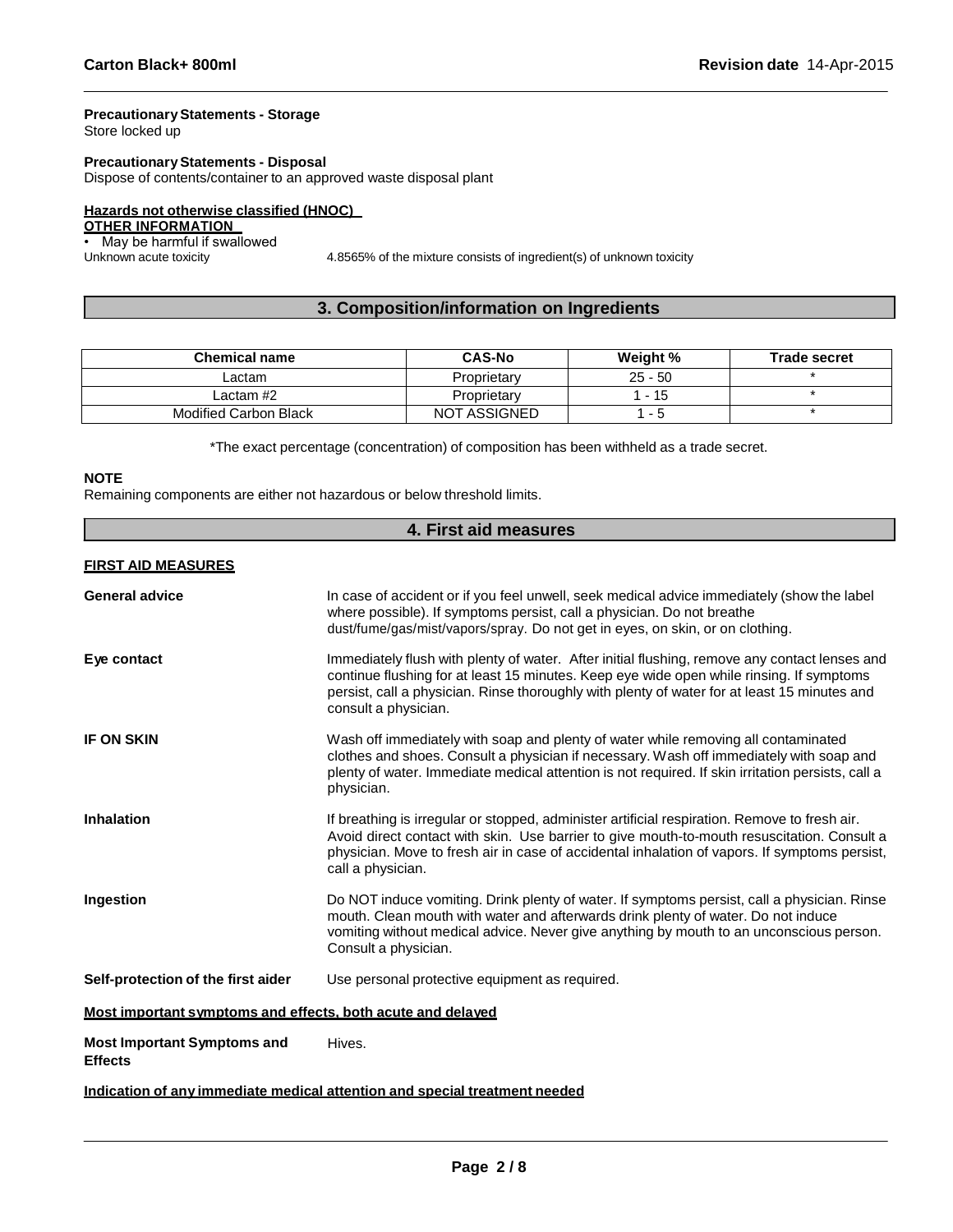**Notes to Physician** May cause sensitization of susceptible persons. Use of epinephrine may be indicated. Treat symptomatically.

## **5. Fire-fighting measures**

#### **Suitable extinguishing media**

Use Carbon dioxide (CO2) Dry chemical Alcohol resistant foam

**Unsuitable extinguishing media** None.

## **Specific hazards arising from the chemical**

Non-combustible, substance itself does not burn but may decompose upon heating to produce corrosive and/or toxic fumes. Thermal decomposition can lead to release of irritating gases and vapors. In the event of fire and/or explosion do not breathe fumes. May cause sensitization by inhalation and skin contact.

## **Explosion data**

**Sensitivity to Mechanical Impact** No information available. **Sensitivity to Static Discharge** None.

#### **Protective equipment and precautions for firefighters**

Wear self-contained breathing apparatus and protective suit.

## **6. Accidental release measures**

|  | Personal precautions, protective equipment and emergency procedures |
|--|---------------------------------------------------------------------|
|  |                                                                     |

| <b>Personal precautions</b>                                  | Use personal protection recommended in Section 8. Avoid contact with skin, eyes and<br>clothing. Use personal protective equipment as required. Evacuate personnel to safe areas.<br>Keep people away from and upwind of spill/leak.                                                                                                  |  |  |
|--------------------------------------------------------------|---------------------------------------------------------------------------------------------------------------------------------------------------------------------------------------------------------------------------------------------------------------------------------------------------------------------------------------|--|--|
| <b>OTHER INFORMATION</b>                                     | OTHER INFORMATION.                                                                                                                                                                                                                                                                                                                    |  |  |
| <b>Environmental precautions</b>                             |                                                                                                                                                                                                                                                                                                                                       |  |  |
| <b>Environmental precautions</b>                             | Prevent entry into waterways, sewers, basements or confined areas. Do not flush into<br>surface water or sanitary sewer system. Prevent further leakage or spillage if safe to do so.<br>Prevent product from entering drains. Beware of vapors accumulating to form explosive<br>concentrations. Vapors can accumulate in low areas. |  |  |
| Methods and material for containment and cleaning up         |                                                                                                                                                                                                                                                                                                                                       |  |  |
| <b>Methods for containment</b>                               | Absorb with earth, sand or other non-combustible material and transfer to containers for<br>later disposal. Prevent further leakage or spillage if safe to do so.                                                                                                                                                                     |  |  |
| Methods for cleaning up                                      | Cover liquid spill with sand, earth or other noncombustible absorbent material. Cover<br>powder spill with plastic sheet or tarp to minimize spreading. Pick up and transfer to<br>properly labeled containers. Soak up with inert absorbent material. Dam up.                                                                        |  |  |
|                                                              | 7. Handling and Storage                                                                                                                                                                                                                                                                                                               |  |  |
| <b>Precautions for safe handling</b>                         |                                                                                                                                                                                                                                                                                                                                       |  |  |
| <b>Handling</b>                                              | Use personal protective equipment as required. Avoid contact with skin, eyes and clothing.<br>Wash contaminated clothing before reuse. Do not eat, drink or smoke when using this<br>product. Do not breathe dust/fume/gas/mist/vapors/spray. Use with local exhaust<br>ventilation.                                                  |  |  |
| Conditions for safe storage, including any incompatibilities |                                                                                                                                                                                                                                                                                                                                       |  |  |
| <b>Storage</b>                                               | Keep container tightly closed in a dry and well-ventilated place. Keep out of the reach of<br>children. Keep containers tightly closed in a cool, well-ventilated place. Keep in properly<br>labeled containers.                                                                                                                      |  |  |
|                                                              |                                                                                                                                                                                                                                                                                                                                       |  |  |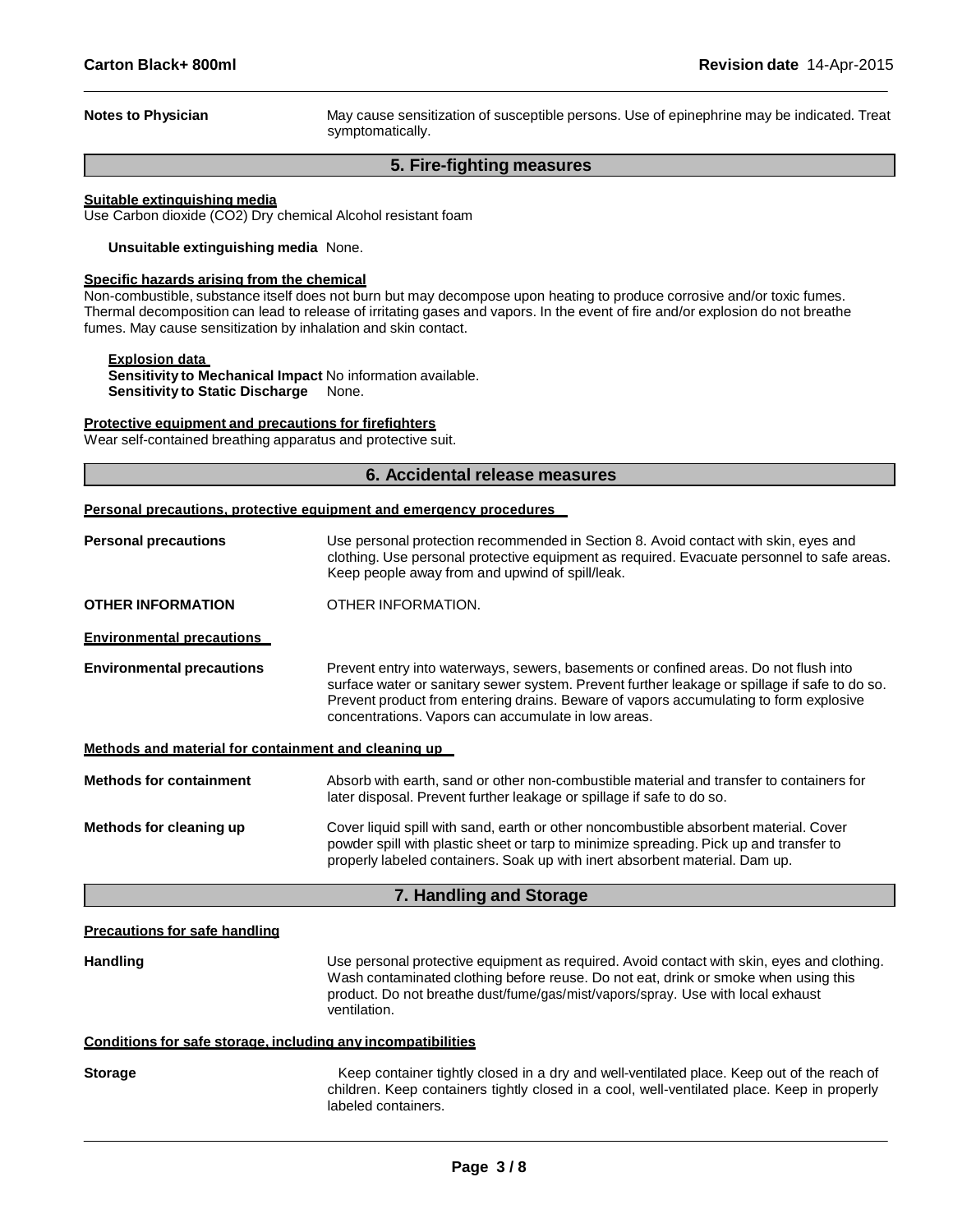## **Incompatible Products** Strong oxidizing agents.

## **8. Exposure Controls/Personal Protection**

### **Control parameters**

## **Exposure guidelines** .

*NIOSH IDLH: Immediately Dangerous to Life or Health*

## **Appropriate engineering controls**

| <b>Engineering Measures</b>   | Ensure adequate ventilation, especially in confined areas. Showers. Eyewash stations.                                                                                                                                       |  |  |
|-------------------------------|-----------------------------------------------------------------------------------------------------------------------------------------------------------------------------------------------------------------------------|--|--|
|                               | Individual protection measures, such as personal protective equipment                                                                                                                                                       |  |  |
| <b>Eye/Face Protection</b>    | Tight sealing safety goggles. Face protection shield.                                                                                                                                                                       |  |  |
| Skin and body protection      | Wear protective gloves and protective clothing. For operations where prolonged or repeated<br>skin contact may occur, impervious gloves should be worn.                                                                     |  |  |
| <b>Respiratory protection</b> | None under normal use conditions.                                                                                                                                                                                           |  |  |
| <b>Hygiene Measures</b>       | Wash contaminated clothing before reuse. Handle in accordance with good industrial<br>hygiene and safety practice. When using do not eat or drink. Regular cleaning of<br>equipment, work area and clothing is recommended. |  |  |

## **9. Physical and Chemical Properties**

## **Information on basic physical and chemical properties**

| <b>Physical state</b><br>Appearance<br>color                   | liquid<br>black<br>No information available          | Odor<br><b>Odor Threshold</b> | Acrylic<br>No information available |
|----------------------------------------------------------------|------------------------------------------------------|-------------------------------|-------------------------------------|
| <b>Property</b>                                                | <u>Values</u><br>$8 - 10$                            | Remarks/ • Method             |                                     |
| рH<br>Melting point / freezing point                           |                                                      |                               |                                     |
| Boiling point / boiling range                                  | No information available                             |                               |                                     |
| <b>Flash Point</b>                                             | > 100 °C                                             | Seta closed cup               |                                     |
| <b>Evaporation Rate</b>                                        | No information available                             |                               |                                     |
| flammability (solid, gas)                                      | No information available                             |                               |                                     |
| <b>Flammability Limit in Air</b>                               |                                                      |                               |                                     |
| <b>Upper Flammability Limit</b>                                | No information available                             |                               |                                     |
| <b>Lower Flammability Limit</b>                                | No information available                             |                               |                                     |
| <b>Vapor Pressure</b>                                          | No information available                             |                               |                                     |
| <b>Vapor Density</b>                                           | No information available                             |                               |                                     |
| <b>Specific gravity</b>                                        | $0.9 - 1.1$                                          | None known                    |                                     |
| <b>Water solubility</b>                                        | Soluble in water                                     |                               |                                     |
| Solubility in other solvents                                   | No information available                             |                               |                                     |
| Partition coefficient: n-octanol/waterNo information available |                                                      |                               |                                     |
| <b>Autoignition temperature</b>                                | $>200$ °C                                            |                               |                                     |
| <b>Decomposition temperature</b>                               | No information available                             |                               |                                     |
| <b>Kinematic viscosity</b>                                     | No information available                             |                               |                                     |
| <b>Dynamic viscosity</b>                                       | No information available                             |                               |                                     |
| <b>Explosive properties</b>                                    | No information available                             |                               |                                     |
| <b>Oxidizing properties</b>                                    | No information available                             |                               |                                     |
| <b>OTHER INFORMATION</b>                                       |                                                      |                               |                                     |
| Softening point<br><b>Molecular weight</b>                     | No information available<br>No information available |                               |                                     |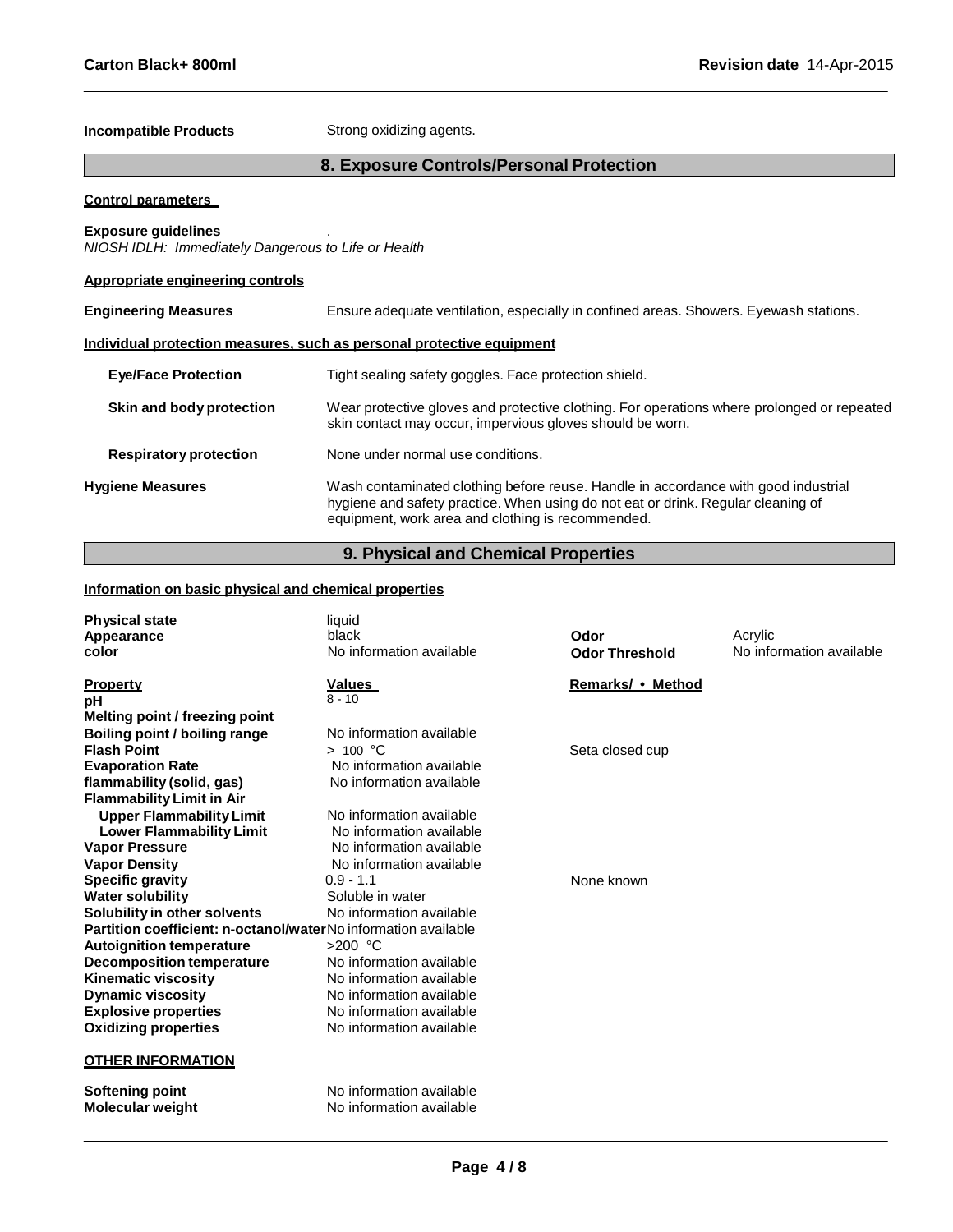| No information available<br>No information available<br>No information available |  |
|----------------------------------------------------------------------------------|--|

**Reactivity** 

No data available

## **Chemical stability**

| Stable under normal conditions.    |                                          |
|------------------------------------|------------------------------------------|
| Possibility of hazardous reactions |                                          |
| None under normal processing.      |                                          |
| Hazardous polymerization           | Hazardous polymerization does not occur. |

### **Conditions to avoid**

Extremes of temperature and direct sunlight. **Incompatible materials** Strong oxidizing agents. **Hazardous decomposition products**

Carbon oxides.

## **11. Toxicological Information**

## **Information on likely routes of exposure**

| <b>Product Information</b> | The product has not been tested                                                                                       |  |
|----------------------------|-----------------------------------------------------------------------------------------------------------------------|--|
| <b>Inhalation</b>          | May cause irritation of respiratory tract. Avoid breathing vapors or mists.                                           |  |
| Eye contact                | Irritating to eyes. Avoid contact with eyes.                                                                          |  |
| <b>IF ON SKIN</b>          | May cause irritation. Avoid contact with skin.                                                                        |  |
| Ingestion                  | May cause gastrointestinal discomfort if consumed in large amounts. Harmful if swallowed.<br>Do NOT taste or swallow. |  |

| <b>Chemical name</b>                    | Oral LD50               | Dermal LD50             | <b>Inhalation LC50</b> |
|-----------------------------------------|-------------------------|-------------------------|------------------------|
| Lactam                                  | $= 1350$ mg/kg (Rat)    |                         |                        |
| Lactam $#2$                             | $>$ 3200 mg/kg (Rat)    |                         |                        |
| Modified Carbon Black<br>I NOT ASSIGNED | greater than 2000 mg/kg | greater than 2000 mg/kg |                        |

## **Information on toxicological effects**

**Symptoms** No information available.

## **Delayed and immediate effects as well as chronic effects from short and long-term exposure**

| irritation                                                 | May cause irritation of respiratory tract. May cause skin and eye irritation.                                                                                                             |  |  |
|------------------------------------------------------------|-------------------------------------------------------------------------------------------------------------------------------------------------------------------------------------------|--|--|
| <b>Sensitization</b>                                       | May cause an allergic skin reaction.                                                                                                                                                      |  |  |
| <b>Mutagenic effects</b>                                   | No information available.                                                                                                                                                                 |  |  |
| Carcinogenicity                                            | This product contains carbon black which is classified as a possible carcinogen when<br>present as respirable dust. This is not relevant for this product since it is not in a respirable |  |  |
|                                                            | form.                                                                                                                                                                                     |  |  |
| <b>IARC: (International Agency for Research on Cancer)</b> |                                                                                                                                                                                           |  |  |
| Group 2B - Possibly Carcinogenic to Humans                 |                                                                                                                                                                                           |  |  |
| <b>Reproductive toxicity</b>                               | May impair fertility. Possible risk of impaired fertility. May cause harm to the unborn child.                                                                                            |  |  |
|                                                            | Possible risk of harm to the unborn child.                                                                                                                                                |  |  |
| <b>STOT - single exposure</b>                              | No information available.                                                                                                                                                                 |  |  |
| <b>STOT - repeated exposure</b>                            | No information available.                                                                                                                                                                 |  |  |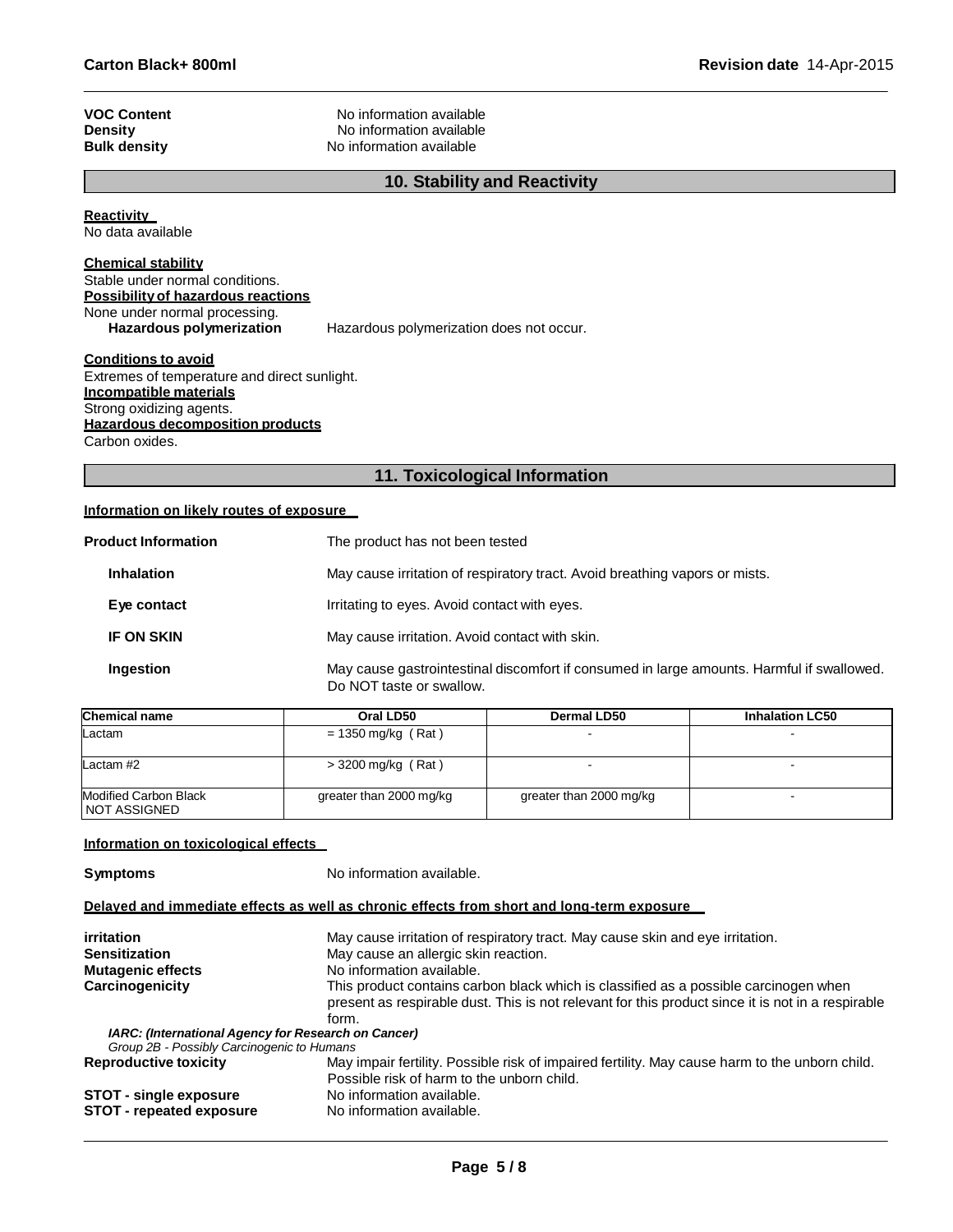| <b>Chronic toxicity</b> | Repeated contact may cause allergic reactions in very susceptible persons. Avoid repeated |
|-------------------------|-------------------------------------------------------------------------------------------|
| Target organ effects    | exposure.<br>Respiratory System.                                                          |
| Aspiration hazard       | No information available.                                                                 |
|                         |                                                                                           |

**Numerical measures of toxicity - Product Information** 

**Unknown acute toxicity** 4.8565% of the mixture consists of ingredient(s) of unknown toxicity **The following values are calculated based on chapter 3.1 of the GHS document** . **ATEmix (oral)** 4205 mg/kg

## **12. Ecological Information**

## **ecotoxicity**

35.0665% of the mixture consists of components(s) of unknown hazards to the aquatic environment

| Chemical name | <b>Toxicity to Algae</b>                                                                        | <b>Toxicity to Fish</b>                                  | Daphnia Magna (Water Flea)           |
|---------------|-------------------------------------------------------------------------------------------------|----------------------------------------------------------|--------------------------------------|
| Lactam #2     | 250: 72 h Desmodesmus<br>subspicatus mg/L EC50 84: 96 h<br>Desmodesmus subspicatus mg/L<br>EC50 | 4600 - 10000: 96 h Brachydanio<br>rerio mg/L LC50 static | 3.4: 96 h Daphnia magna mg/L<br>LC50 |

### **Persistence and degradability**

No information available.

## **Bioaccumulation/Accumulation**

No information available.

| $\sim$<br>.              | . or<br>Pow<br>_<br>-- - |  |  |
|--------------------------|--------------------------|--|--|
| $\overline{\phantom{a}}$ | $-$<br>ו ו ט־            |  |  |
|                          |                          |  |  |

**Other adverse effects** No information available

| <b>13. Disposal Considerations</b> |                                                                                                        |  |  |  |
|------------------------------------|--------------------------------------------------------------------------------------------------------|--|--|--|
| <b>Waste treatment methods</b>     |                                                                                                        |  |  |  |
| Waste treatment methods            | Disposal should be in accordance with applicable regional, national and local laws and<br>regulations. |  |  |  |
| Contaminated packaging             | Do not re-use empty containers.                                                                        |  |  |  |

This product contains one or more substances that are listed with the State of California as a hazardous waste.

| <b>14. Transport Information</b> |               |  |  |
|----------------------------------|---------------|--|--|
|                                  |               |  |  |
| <b>DOT</b>                       | Not regulated |  |  |
| <b>TDG</b>                       | Not regulated |  |  |
| <b>MEX</b>                       | Not regulated |  |  |
| <b>ICAO</b>                      | Not regulated |  |  |
| <b>IATA</b>                      | Not regulated |  |  |
| <b>IMDG/IMO</b>                  | Not regulated |  |  |
| <b>RID</b>                       | Not regulated |  |  |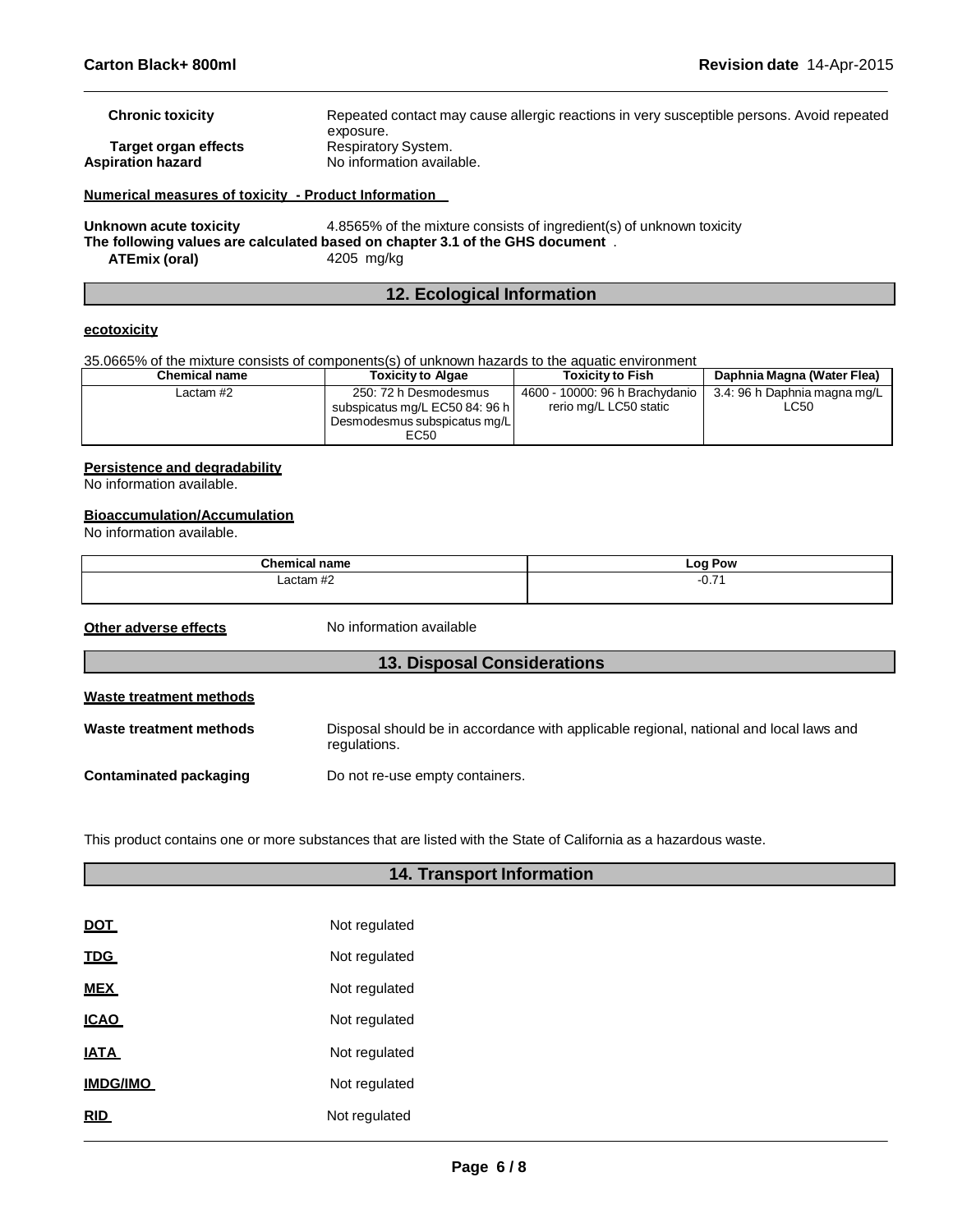**ADR** Not regulated

## **ADN** Not regulated

## **International Inventories**

| <b>Chemical name</b>                                          | <b>TSCA</b> | <b>DSL/NDSL EINECS/ELI</b><br><b>NCS</b> | <b>ENCS</b> | <b>IECSC</b> | <b>KECL</b> | <b>PICCS</b> | <b>AICS</b> |
|---------------------------------------------------------------|-------------|------------------------------------------|-------------|--------------|-------------|--------------|-------------|
| Lactam                                                        |             | $\lambda$                                |             |              |             |              |             |
| Lactam#2                                                      |             |                                          |             |              |             |              |             |
| <b>Modified Carbon</b><br><b>Black</b><br><b>NOT ASSIGNED</b> |             |                                          |             |              |             |              |             |

**15. Regulatory information**

## **Legend**

**TSCA** - United States Toxic Substances Control Act Section 8(b) Inventory

**DSL/NDSL** - Canadian Domestic Substances List/Non-Domestic Substances List

**EINECS/ELINCS** - European Inventory of Existing Commercial Chemical Substances/EU List of Notified Chemical Substances

**ENCS** - Japan Existing and New Chemical Substances **IECSC**

- China Inventory of Existing Chemical Substances **KECL** -

Korean Existing and Evaluated Chemical Substances

**PICCS** - Philippines Inventory of Chemicals and Chemical Substances

**AICS** - Australian Inventory of Chemical Substances

## **U.S. Federal Regulations**

## **SARA 313**

Section 313 of Title III of the Superfund Amendments and Reauthorization Act of 1986 (SARA). This product is not a chemical which is subject to the reporting requirements of the Act and Title 40 of the Code of Federal Regulations, Part 372

#### **SARA 311/312 Hazard Categories**

| Acute health hazard               | Category 1 |
|-----------------------------------|------------|
| <b>Chronic Health Hazard</b>      | Category 1 |
| Fire hazard                       | N٥         |
| Sudden release of pressure hazard | Nο         |
| <b>Reactive Hazard</b>            | N٥         |

## **Clean Water Act**

This product does not contain any substances regulated as pollutants pursuant to the Clean Water Act (40 CFR 122.21 and 40 CFR 122.42)

## **CERCLA**

This material, as supplied, contains one or more substances regulated as a hazardous substance under the Comprehensive Environmental Response Compensation and Liability Act (CERCLA) (40 CFR 302)

## **U.S. State Regulations**

## **California Proposition 65**

This product does not contain any Proposition 65 chemicals

## **U.S. State Right-to-Know Regulations**

| Chemical name      | <b>New</b><br>Jersev | ≎husetts<br>шо<br>__ | Pennsylvania |
|--------------------|----------------------|----------------------|--------------|
| $\mu$<br>Lactam #2 |                      |                      | . .          |
|                    |                      |                      |              |

## **U.S. EPA Label Information**

**EPA Pesticide registration number** Not applicable